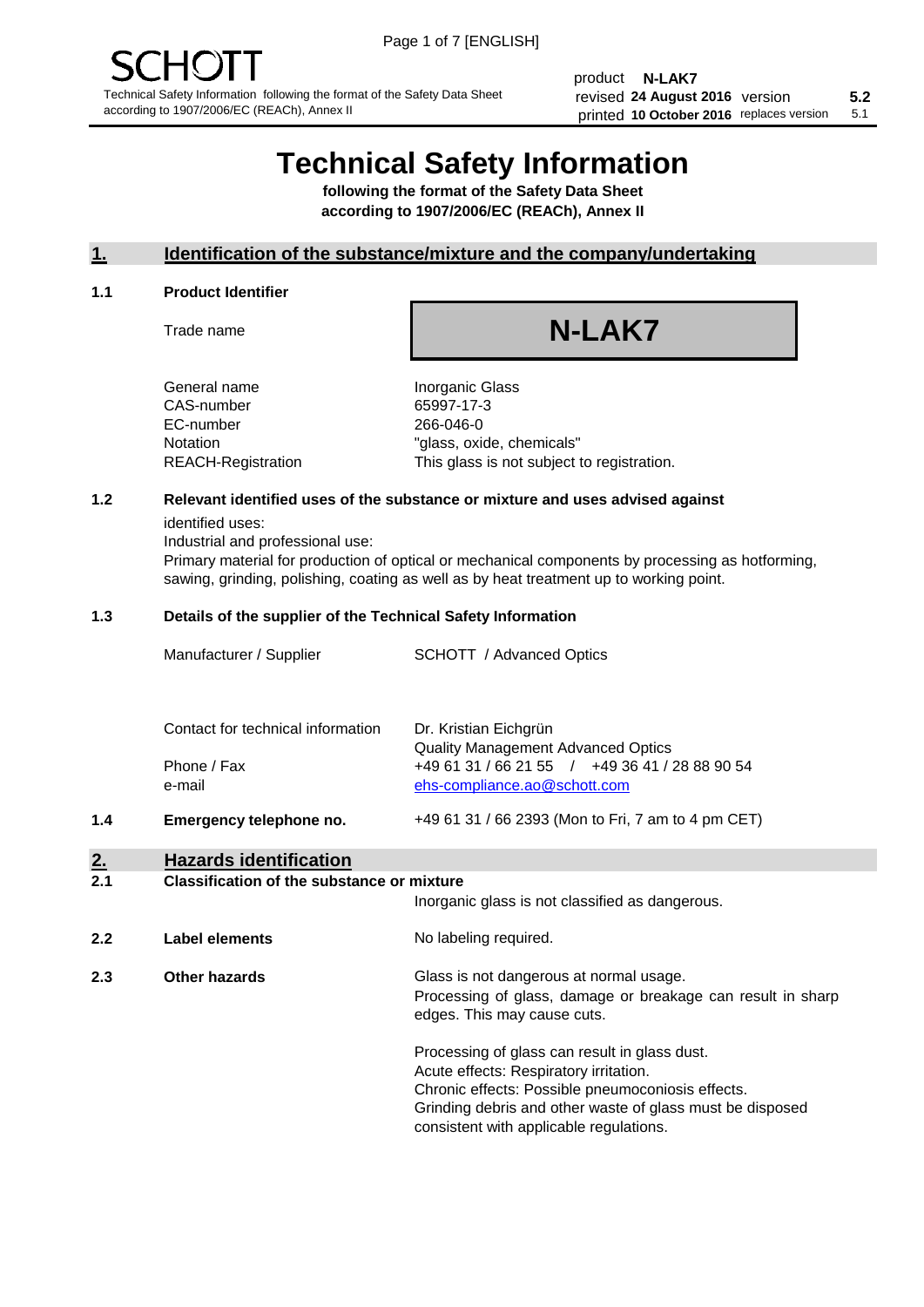## **3. Composition/information on ingredients**

## **3.1 Substances**

As the substance glass is not included in the candidate list of substances of very high concern, currently there are no information duties according to article 33 of REACH. However for the production of glass we may use substances, which are on the candidate list and had been included in Annex XIV of the REACH regulation or could be included in future . These powdery substances are not present as such in the final glass; they are fully integrated into the glass matrix through the melting process. Thus they loose their original characteristics. The main components are listed as additional information in chapter 16. For more information please refer to ehs-compliance.ao@schott.com.

## **3.2 Mixtures**

Glass is classified as substance acc. to regulation (EC) No 987/2008 (amending of Reach-Reg.).

## **4. First aid measures**

## **4.1 Description of first aid measures**

| <b>General information</b> | Glass is no hazardous substance. The following information<br>refer to glass dust and glass splinter which may result from<br>processing or breakage. |  |
|----------------------------|-------------------------------------------------------------------------------------------------------------------------------------------------------|--|
| <b>After inhalation</b>    | Supply fresh air; consult doctor in case of complaints                                                                                                |  |
| After skin contact         | Normally not dangerous.                                                                                                                               |  |
|                            | Consult doctor in case of complaints.                                                                                                                 |  |
| After eye contact          | Rinse under running water.                                                                                                                            |  |
|                            | Consult doctor in case of complaints.                                                                                                                 |  |
| <b>After swallowing</b>    | Consult doctor                                                                                                                                        |  |

## **4.2 Most important symptoms and effects, both acute and delayed**

none known

**4.3 Indication of immediate medical attention and special treatment needed** 

|     |                                                                     | none                           |
|-----|---------------------------------------------------------------------|--------------------------------|
| 5.  | <b>Fire fighting measures</b>                                       |                                |
| 5.1 | <b>Extinguishing media</b>                                          | no requirements                |
| 5.2 | Special hazards arising from the substance or mixture               | none. Glass is noncombustible. |
| 5.3 | <b>Advice for firefighters</b>                                      | none                           |
| 6.  | <b>Accidental release measures</b>                                  |                                |
| 6.1 | Personal precautions, protective equipment and emergency procedures |                                |
|     |                                                                     | none                           |
| 6.2 | <b>Environmental Precautions</b>                                    | none                           |
| 6.3 | Methods and material for containment and cleaning up                | none                           |
| 6.4 | Reference to other sections                                         | none                           |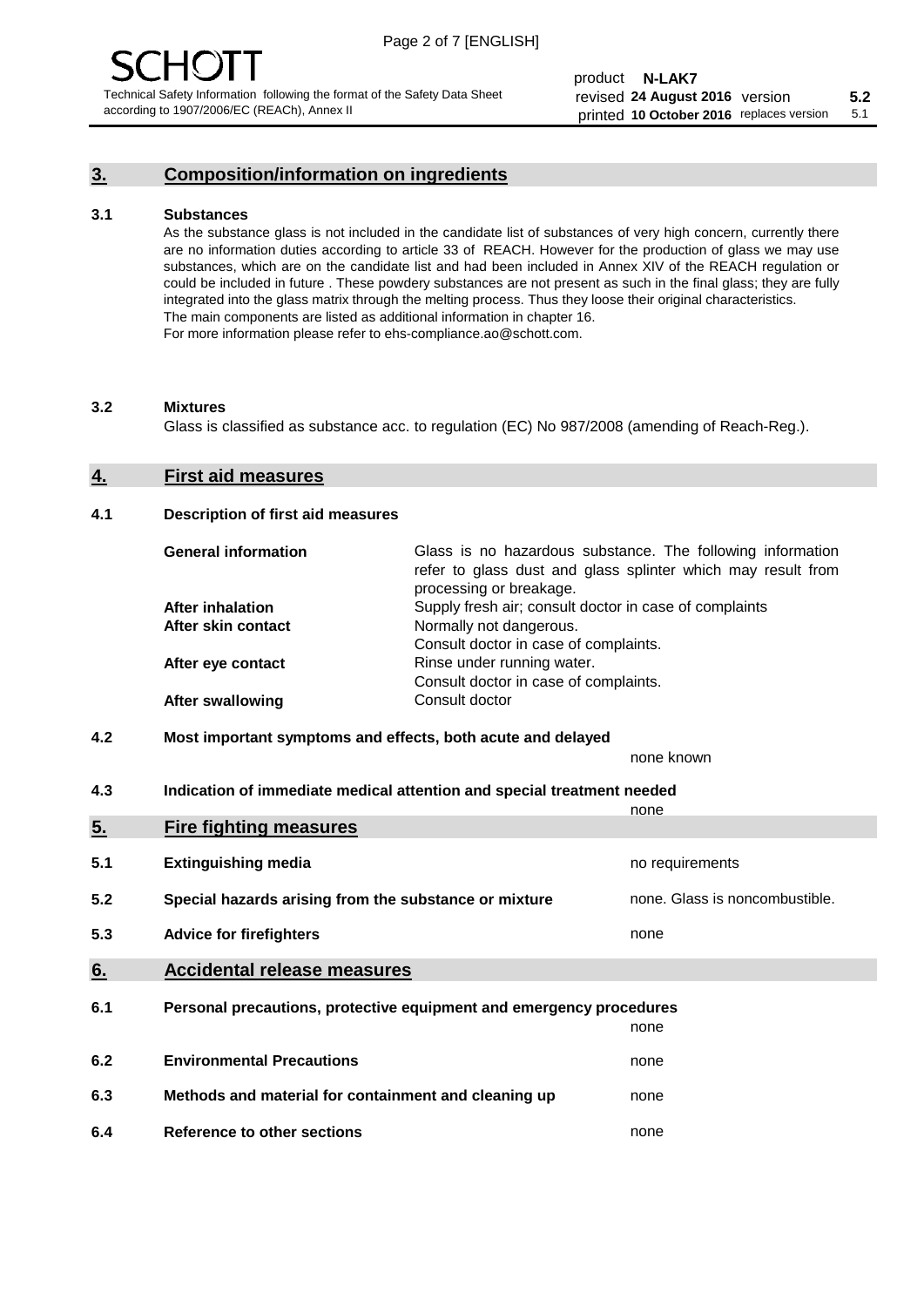

| <u>7.</u><br>7.1 | <b>Handling and storage</b>                                                                                      |                                                                                                                                                                                                                                                                                                                                                                                     |
|------------------|------------------------------------------------------------------------------------------------------------------|-------------------------------------------------------------------------------------------------------------------------------------------------------------------------------------------------------------------------------------------------------------------------------------------------------------------------------------------------------------------------------------|
|                  | <b>Precautions for safe handling</b>                                                                             | Avoid breakage because of injury risk by sharp edges.                                                                                                                                                                                                                                                                                                                               |
| 7.2              | Conditions for safe storage, including any incompatibilities                                                     | Store in dry environment. Avoid excessive humidity.                                                                                                                                                                                                                                                                                                                                 |
| 7.3              | Specific end use(s)                                                                                              | see section 1.2                                                                                                                                                                                                                                                                                                                                                                     |
| <u>8.</u>        | <b>Exposure controls / personal protection</b>                                                                   |                                                                                                                                                                                                                                                                                                                                                                                     |
| 8.1              | <b>Control parameters</b><br>Regulation<br>Value<br>0,3 mg / $m3$<br>peak limit<br>no information<br>teratogenic | In case of dust formation, declaration for FUSED SILICA, CAS-No: 60676-86-0<br>TRGS 900 - GERMAN OCCUPATIONAL EXPOSURE LIMIT VALUES (01/2006)<br>(EXPOSURE LIMIT VALUE) with reference to the respirable fraction.<br>There is no reason to fear a risk of damage to the developing embryo<br>or foetus when limit value is adhered to                                              |
| 8.2              | <b>Exposure controls</b><br>in general.                                                                          | Technical measures and appropriate work processes have higher priority than personal<br>protective equipment. Provide adequate ventilation by local exhaust ventilation or ventilation<br>Adequate assessment tools for verification of effectivity of the protective measures includes<br>methods of measurements as described in "Technischen Regeln for Gefahrstoffe (TRGS) 402. |
|                  | <b>Respiratory Protection</b>                                                                                    | Technical measure: wet grinding/processing, avoid dust<br>formation.<br>If glass dust or particulates are above the national exposure<br>limits use a national approved respirator for dust and fibers.                                                                                                                                                                             |
|                  | <b>Hand Protection</b>                                                                                           | Use protective gloves and safety wristbands for protection<br>against cut injuries.                                                                                                                                                                                                                                                                                                 |
|                  | Eye Protection                                                                                                   | Use industrial safety glasses that meet national standards.                                                                                                                                                                                                                                                                                                                         |
|                  | <b>Personnel Protection</b>                                                                                      | Use safety skirting for protection from sharp edges.<br>Wear safety shoes.                                                                                                                                                                                                                                                                                                          |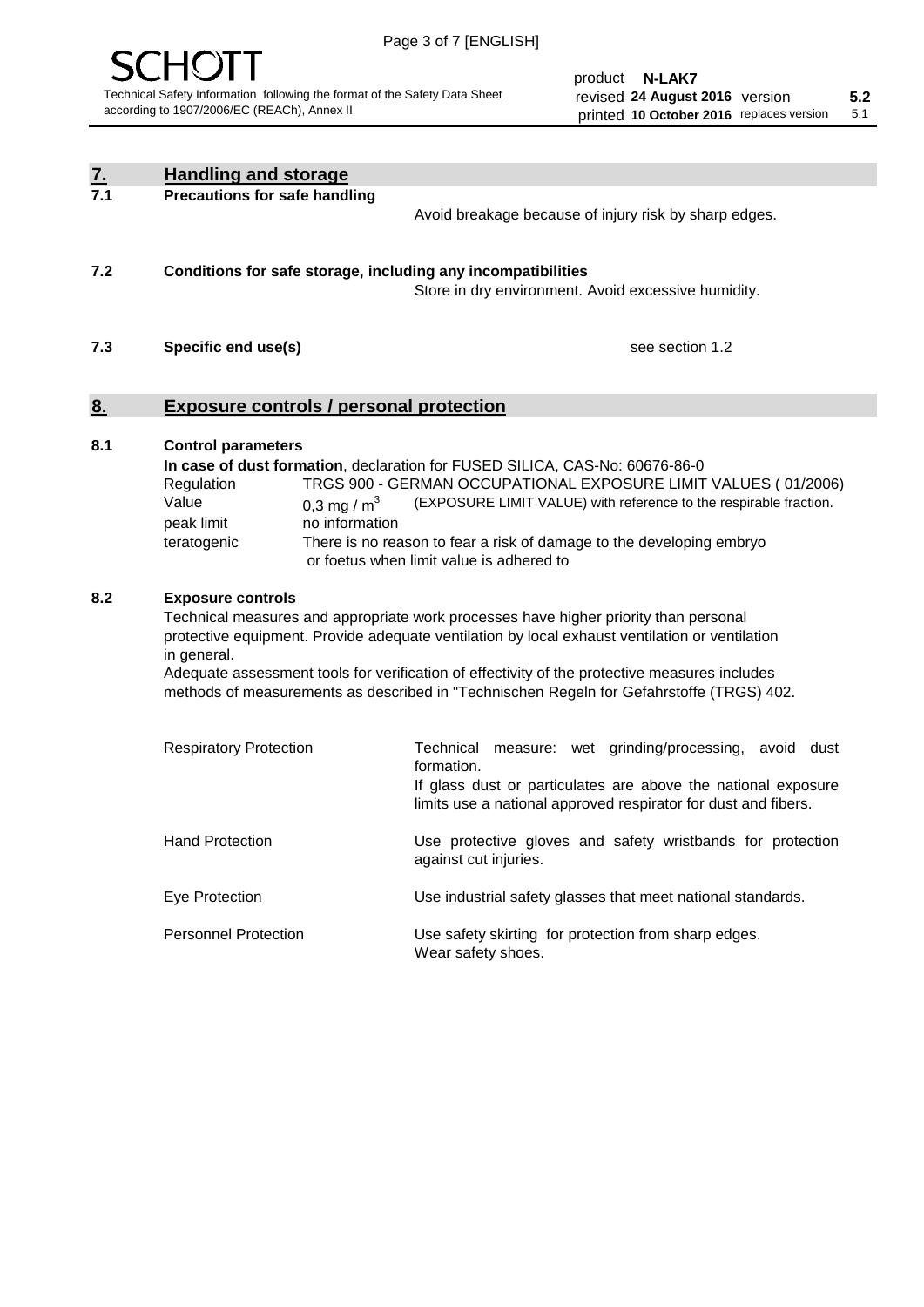## **9. Physical and chemical properties**

## **9.1 Information on basic physical and chemical properties**

|     | Appearance                            |                                                    |
|-----|---------------------------------------|----------------------------------------------------|
|     | <b>Physical state</b>                 | solid                                              |
|     | <b>Colour</b>                         | transparent or coloured                            |
|     | Odour                                 | odourless                                          |
|     | pH-value                              | not applicable                                     |
|     | <b>Boilling point/boilling range</b>  | not applicable                                     |
|     | Melting point/melting range           | 618 °C                                             |
|     |                                       | Transformation temperature according to ISO 7884-8 |
|     | <b>Flashpoint</b>                     | not combustible                                    |
|     | <b>Combustibility</b>                 | not combustible                                    |
|     | Ignition temperature                  | none                                               |
|     | <b>Auto flammability</b>              | none                                               |
|     | Danger of explosion                   | none                                               |
|     | <b>Explosive limits upper / lower</b> | none                                               |
|     | <b>Oxidizing characteristics</b>      | none                                               |
|     | Vapour pressure                       | not applicable                                     |
|     | Density (20 °C)                       | 3,84 g/ccm                                         |
|     | <b>Water solubility</b>               | not applicable                                     |
|     | <b>Fat solubility</b>                 | not applicable                                     |
|     | n-octanol-water partition coefficient | not applicable                                     |
|     | <b>Other information</b>              | none                                               |
| 9.2 | <b>Other information</b>              | none                                               |

# **10. Stability and Reactivity**

## **10.1 Reactivity**

Glass is a stable material. Glass is inert to many chemicals, but may react to hot, strong alkaline solutions and with hydrofluoric, fluorosilicic and phosphoric acids. When heated to temperatures above the melting point, metal oxide fumes may be emitted.

Glass is an amorphous, inorganic, usually transparent or translucent substance consisting of a mixture of silicates or sometimes borates or phosphates as glass formers. With additions of modifiers a melt is produced at high temperatures, that cools to a solid state without crystallization.

## **10.2 Chemical stability**

Glass is stable at normal environmental conditions.

**10.3 Possibility of hazardous reactions** 

No hazardous reactions at intended use.

| 10.4 | <b>Conditions to avoid</b>              | see section 10.1 |
|------|-----------------------------------------|------------------|
| 10.5 | Incompatible materials                  | see section 10.1 |
| 10.6 | <b>Hazardous decomposition products</b> | see section 10.1 |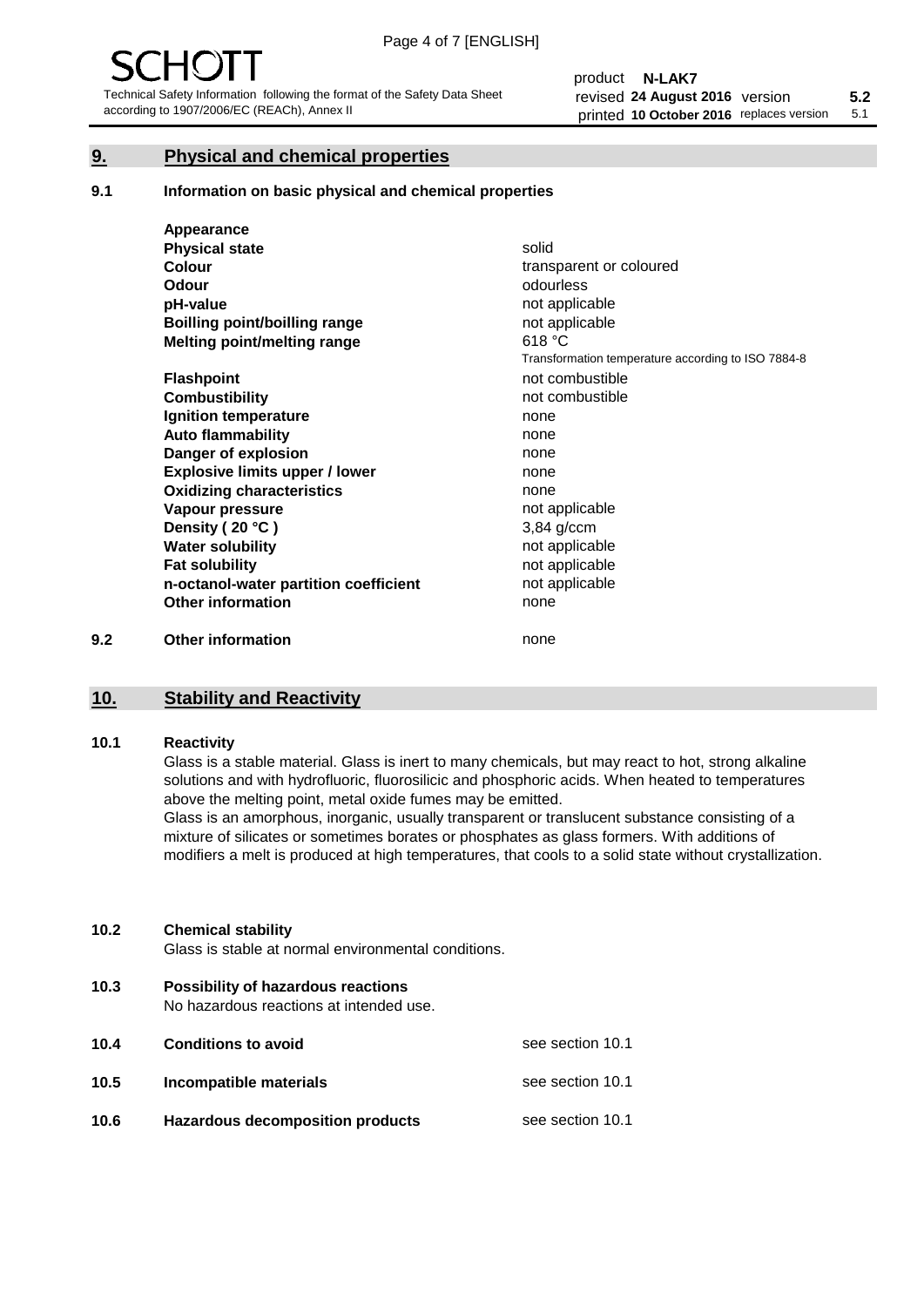## **11. Toxicological information**

**11.1 Information on toxicological effects** Toxicological data are not available.

## **12. Ecological information**

- **12.1 Toxicity**
- **12.2 Persistence and degradability**
- **12.3 Bioaccumulative potential**
- **12.4 Mobility in soil**
- **12.5 Results of PBT and vPvB assessment**
- **12.6 Other adverse effects**

## **13. Disposal considerations**

- **13.1 Waste treatment methods**
- Disposal according to local regulations

unknown unknown unknown

unknown unknown unknown

| <u>14.</u> | <b>Transport information</b>                                            |                     |
|------------|-------------------------------------------------------------------------|---------------------|
| 14.1       | <b>UN Number</b>                                                        | no requirements     |
| 14.2       | <b>UN Proper Shipping Name</b>                                          | no requirements     |
| 14.3       | <b>Transport hazard class(es)</b>                                       | no requirements     |
| 14.4       | Packing group                                                           | no requirements     |
| 14.5       | <b>Environmental hazards</b>                                            | no requirements     |
| 14.6       | Special precautions for user                                            | see sections 6 to 8 |
| 14.7       | Transport in bulk according to Annex II of MARPOL73/78 and the IBC Code |                     |
|            |                                                                         | no requirements     |

## **15. Regulatory information**

## **15.1 Safety, health and environmental regulations/legislation specific for the substance or mixture**

**REACH** Under REACH glass is classified as a "Substance". According to Appendix V Number 11 of the REACh regulation glass is exempted from registration if specified conditions are met. SCHOTT AG, Advanced Optics has examined this conditions for its products. This glass is not subject to registration.

**RoHS** This glass does not contain - according to our knowledge - materials in concentrations, whose placing on the market is forbidden in accordance to the current requirements of the European Directive 2011/65/EU.

## **United Nations Globally Harmonized System (UN-GHS) related to safety information.**

This information considers also the requirements of the UN-GHS related to safety information.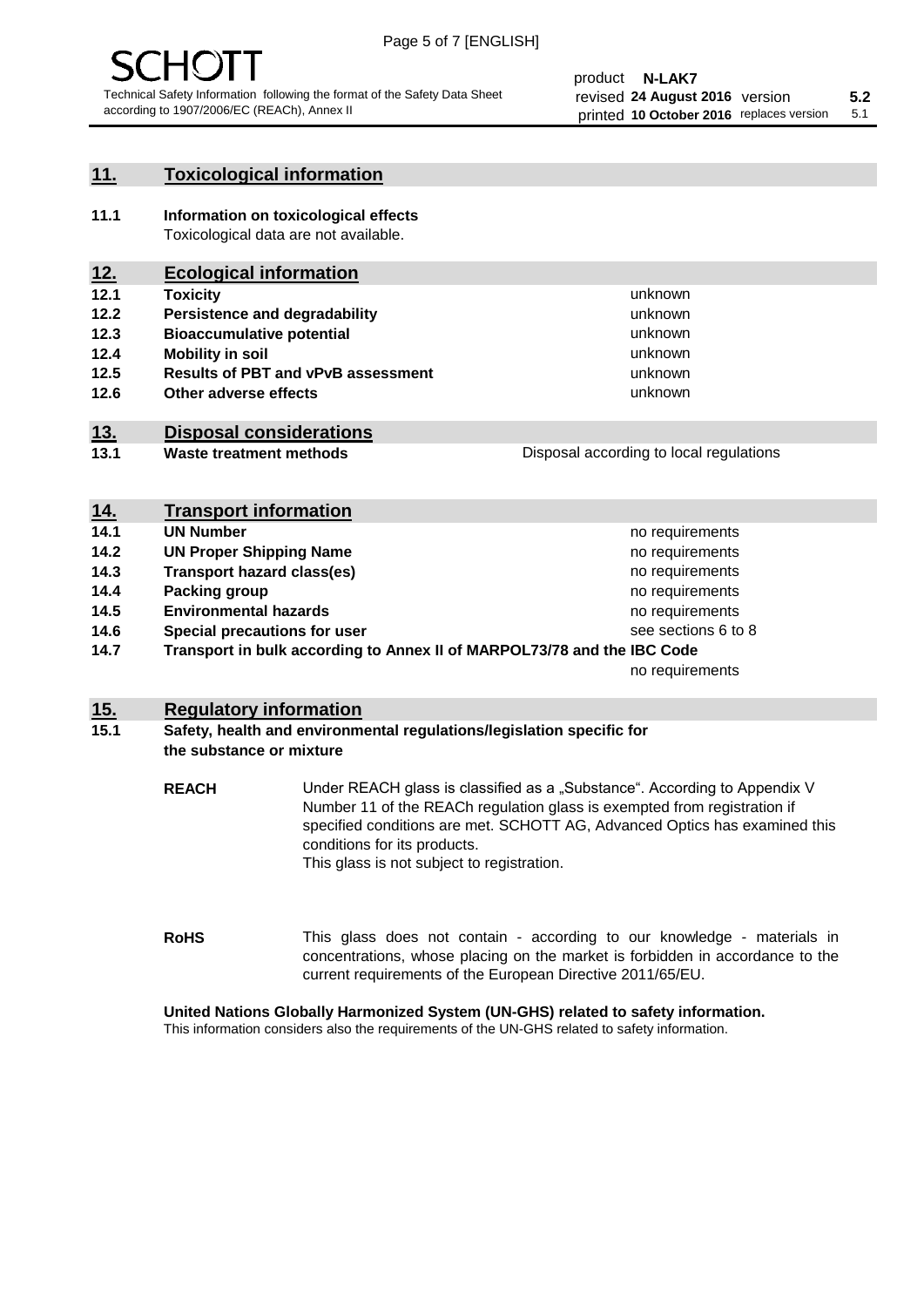## product **N-LAK7** revised **5.2 24 August 2016** version printed 10 October 2016 replaces version 5.1

## **15.2 Chemical Safety Assessment**

A Chemical Safety Assessment has not been carried out.

## **16. Other information**

L,

## **16.1 Composition of mixture according to raw materials, based on the oxides.** 5.1

| chemical                 |               | proportion    | <b>SVHC (REACH)</b> | Reg.  | <b>OSHA</b>         | <b>ACGIH</b>                                  | Carc.     |
|--------------------------|---------------|---------------|---------------------|-------|---------------------|-----------------------------------------------|-----------|
| name                     | <b>CAS-No</b> | of weigth (%) | (Y/N)               | (Y/N) | <b>PEL</b>          | <b>TLV</b>                                    | (Y/N)     |
| Aluminum Oxide           | 1344-28-1     | < 1           | No                  | Yes   | $15 \text{ mg/m}^3$ | $10 \text{ mg/m}^3$                           | <b>No</b> |
| Boron Oxide              | 1303-86-2     | $20 - 30$     | Yes                 | Yes   | $15 \text{ mg/m}^3$ | $10 \text{ mg/m}^3$                           | No        |
| Barium Oxide             | 1304-28-5     | $40 - 50$     | No                  | Yes   |                     | $0.5 \text{ mg/m}^3$ 0.05 mg/m <sup>3</sup>   | No        |
| Lanthanum Oxide          | 1312-81-8     | $1 - 10$      | No                  | No    | N/A                 | N/A                                           | No        |
| Antimony Trioxide        | 1309-64-4     | < 1           | No                  | Yes   |                     | $0.5 \,\mathrm{mq/m^3}$ 0.5 mg/m <sup>3</sup> | Yes       |
| Silica                   | 14808-60-7    | $10 - 20$     | No                  | Yes   |                     | 0.1 mg/m <sup>3</sup> 0.025 mg/m <sup>3</sup> | No        |
| <b>Tungsten Trioxide</b> | 1314-35-8     | < 1           | N <sub>0</sub>      | No    | N/A                 | N/A                                           | No        |
| Zirconium Oxide          | 1314-23-4     | 1 >           | No                  | Yes   | $5 \text{ ma/m}^3$  | $5 \text{ mg/m}^3$                            | <b>No</b> |

**The classification and limiting values are valid for the raw materials, see section 3. Glass is not a substance of very high concern (SVHC).**

## **Explanations to the data in the table**

| SVHC(REACH)        | The raw material is listed in the candidate list of the substances of very high<br>concern                                                                 |  |
|--------------------|------------------------------------------------------------------------------------------------------------------------------------------------------------|--|
| Reg.               | Regulated chemical substance per list OSHA Regulations (Standards - 29 CFR)<br>Subpart 1910.1000 Tables Z1 to Z3 Limits for Air Contaminants               |  |
| OSHA / PEL         | Permissible exposure limit – for chemical materials, issued by the OSHA                                                                                    |  |
| <b>ACGIH / TLV</b> | Threshold limit value - chemical substances classification by the ACGIH                                                                                    |  |
| <b>OSHA</b>        | Occupational Safety and Health Administration, an organization of the US.<br>Department of Labor (www.osha.gov).                                           |  |
| <b>ACGIH</b>       | American Conference of Governmental Industrial Hygienists (ACGIH), an<br>member-based organization that advances occupational and environmental<br>health. |  |
| Carc.              | Chemical substance classified as carcinogen                                                                                                                |  |